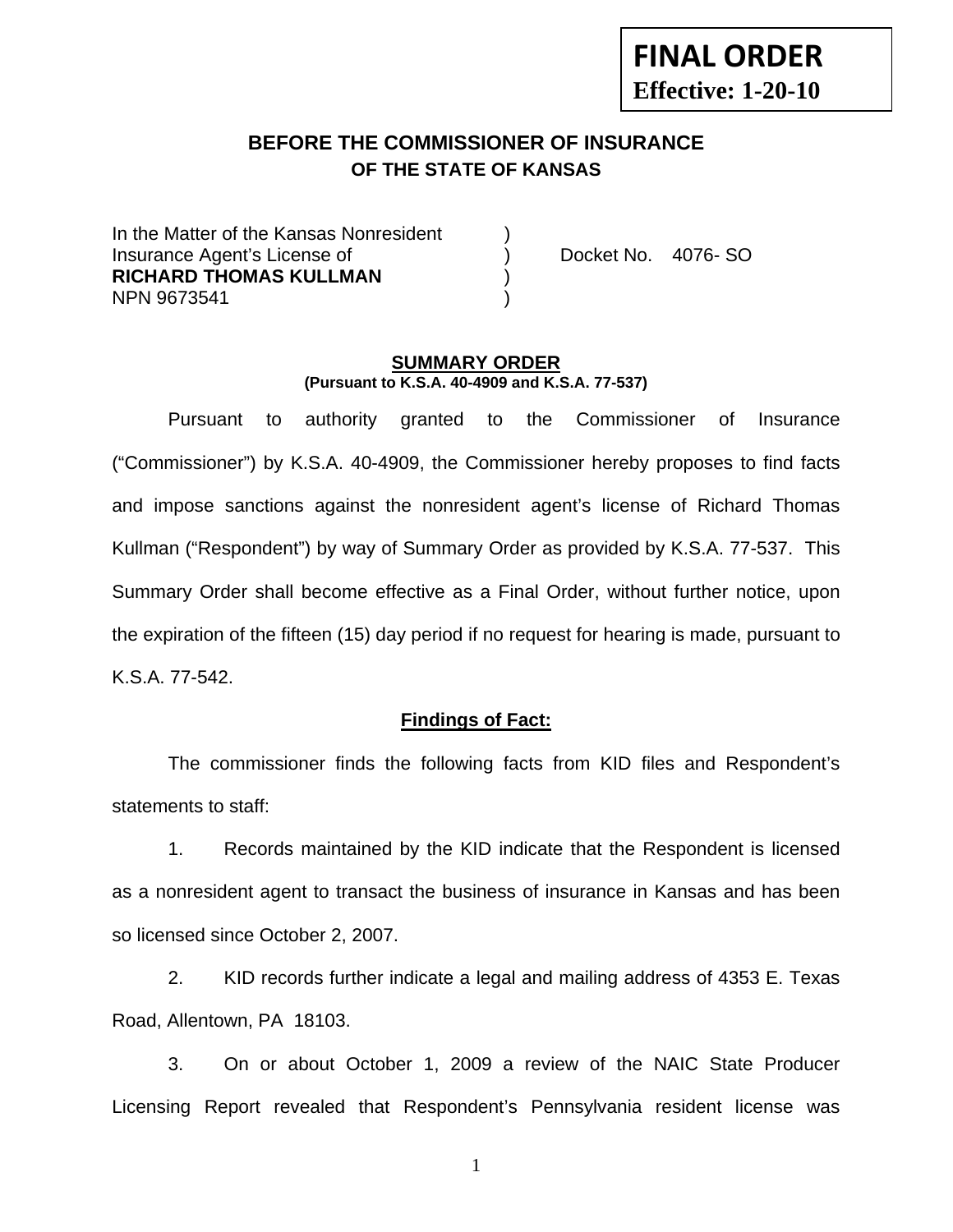revoked for "Misappropriation of Premium". The effective date of the revocation was July 14, 2009.

4. Respondent has failed to report the discipline on his license to KID.

5. On November 9, 2009 a letter was mailed to Respondent at the above

listed mailing address, outlining the above facts. The letter was not returned and

Respondent has not responded to the facts contained in the letter.

### **Applicable Law**

6. K.S.A. 40-4909(a) provides, in relevant part:

"The commissioner may deny, suspend, revoke or refuse renewal of any license issued under this act if the commissioner finds that the applicant or license holder has:

- (2) Violated:
	- (A) Any provision of chapter 40 of the Kansas Statutes Annotated, and amendments thereto, or any rule and regulation promulgated hereunder
- (8) Used any fraudulent, coercive, or dishonest practice, or demonstrated any incompetence, untrustworthiness, or financial irresponsibility in the conduct of business in this state or elsewhere. . .."

7. The Commissioner may revoke any license issued under the Insurance

Agents Licensing Act if the Commissioner finds that the interests of the insurer or the

insurable interests of the public are not properly served under such license. K.S.A. 40-

4909(b).

 8. A producer must inform the Commissioner of Insurance within 30 days of any discipline against a producer's license. K.A.R. 40-7-9(a).

### **Conclusions of Law**

 9. The Commissioner has jurisdiction over Respondent as well as the subject matter of this proceeding, and such proceeding is held in the public interest. The

2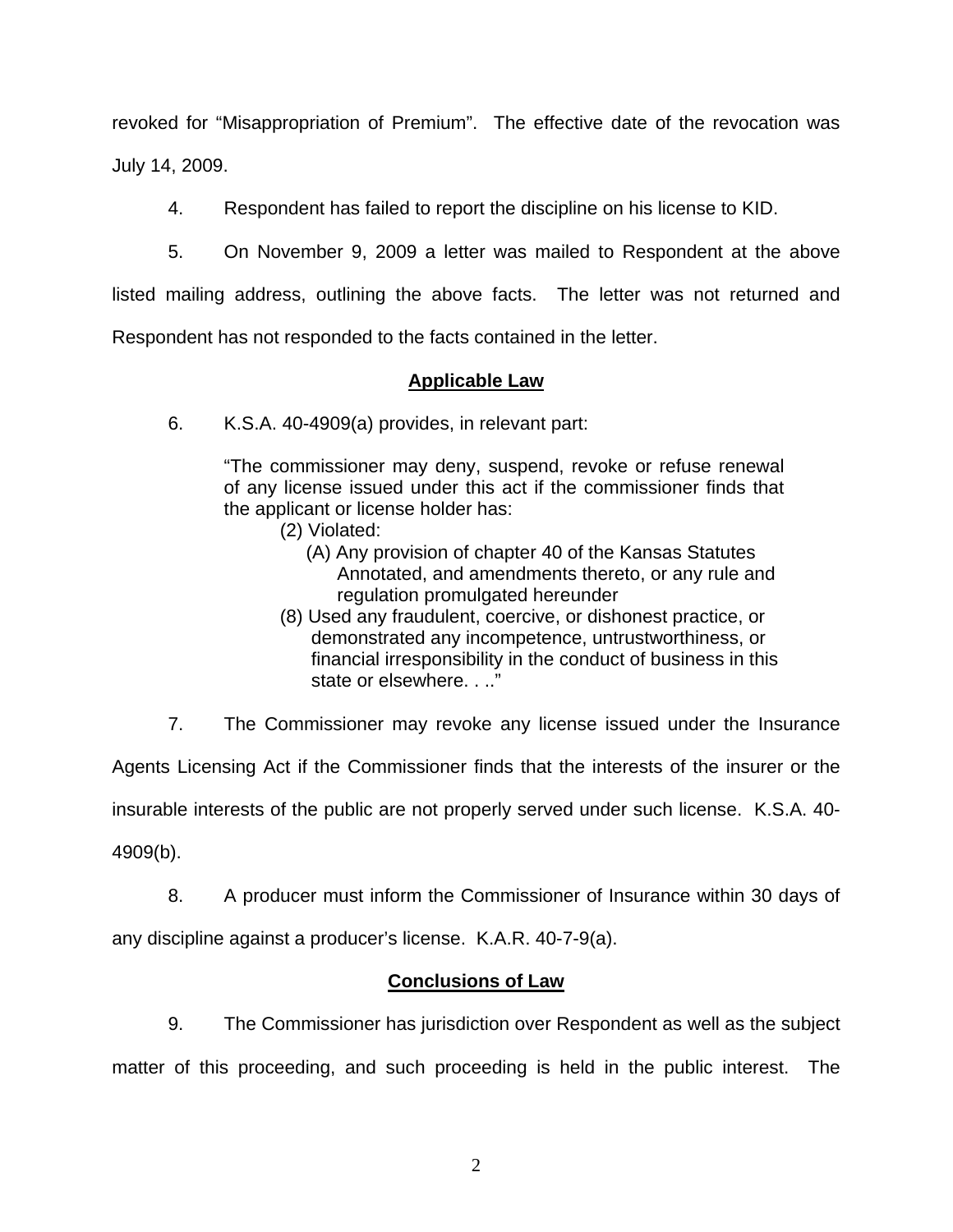Commissioner finds, based on the facts contained in paragraphs 3 and 4, that Respondent has demonstrated incompetence, untrustworthiness, or financial irresponsibility in the conduct of business.

 10. Based on the Respondent's discipline and failure to report the discipline, the Commissioner concludes that sufficient grounds exist for the revocation of Respondent's insurance agent's license pursuant to K.S.A. 40-4909(b) because such license is not properly serving the interests of the insurer and the insurable interests of the public.

 11. Based on the facts and circumstances set forth herein, it appears that the use of summary proceedings in this matter is appropriate, in accordance with the provisions set forth in K.S.A. 77-537(a), in that the use of summary proceedings does not violate any provision of the law and the protection of the public interest does not require the KID to give notice and opportunity to participate to persons other than Respondent.

**IT IS THEREFORE ORDERED BY THE COMMISSIONER OF INSURANCE THAT** the Kansas nonresident insurance agent's license of Richard Thomas Kullman is hereby **REVOKED. It is further ordered,** that Richard Thomas Kullman shall **CEASE and DESIST** from the sale, solicitation, or negotiation of insurance and/or receiving compensation deriving from the sale, solicitation, or negotiation of insurance conducted after the effective date of this order.

3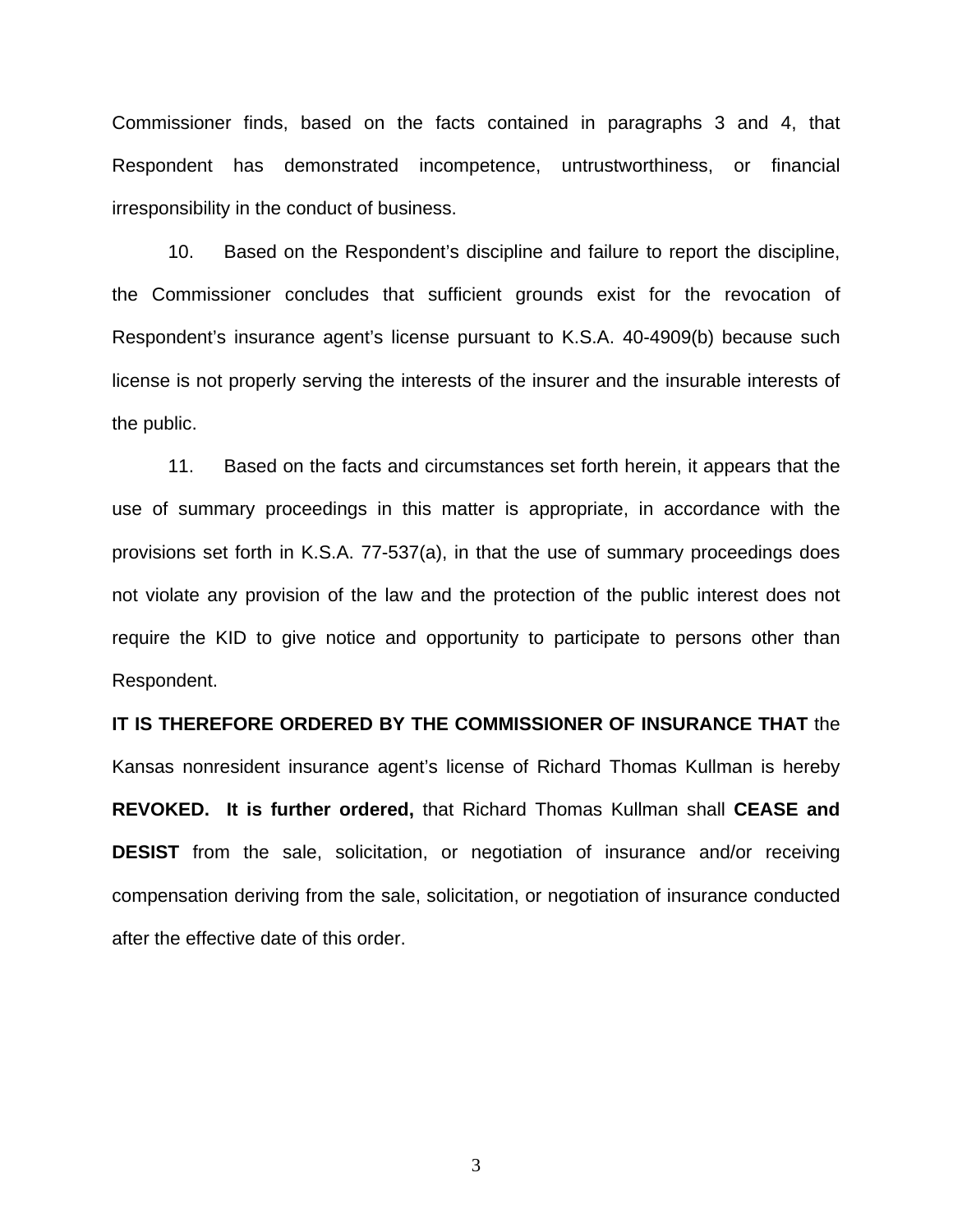#### **NOTICE OF RIGHTS**

(Pursuant to K.S.A. 77-542)

Richard Thomas Kullman is entitled to a hearing pursuant to K.S.A. 77-537 and K.S.A. 77-542, the Kansas Administrative Procedure Act. If Respondent desires a hearing, he must file a written request for a hearing with:

 John W. Campbell, General Counsel Kansas Insurance Department 420 S.W. 9<sup>th</sup> Street Topeka, Kansas 66612

This request must be filed within fifteen (15) days from the date of service of this Order. If Respondent requests a hearing, the Kansas Insurance Department will notify him of the time and place of the hearing and information on procedures, right of representation, and other rights of parties relating to the conduct of the hearing, before commencement of the same.

If a hearing is not requested in the time and manner stated above, this Summary Order shall become effective as a Final Order upon the expiration of time for requesting a hearing, pursuant to K.S.A. 77-613. In the event Respondent files a Petition for Judicial Review, pursuant to K.S.A. §77-613(e), the agency officer to be served on behalf of the Kansas Insurance Department is:

 John W. Campbell, General Counsel Kansas Insurance Department 420 S.W.  $9<sup>th</sup>$  Street Topeka, Kansas 66612